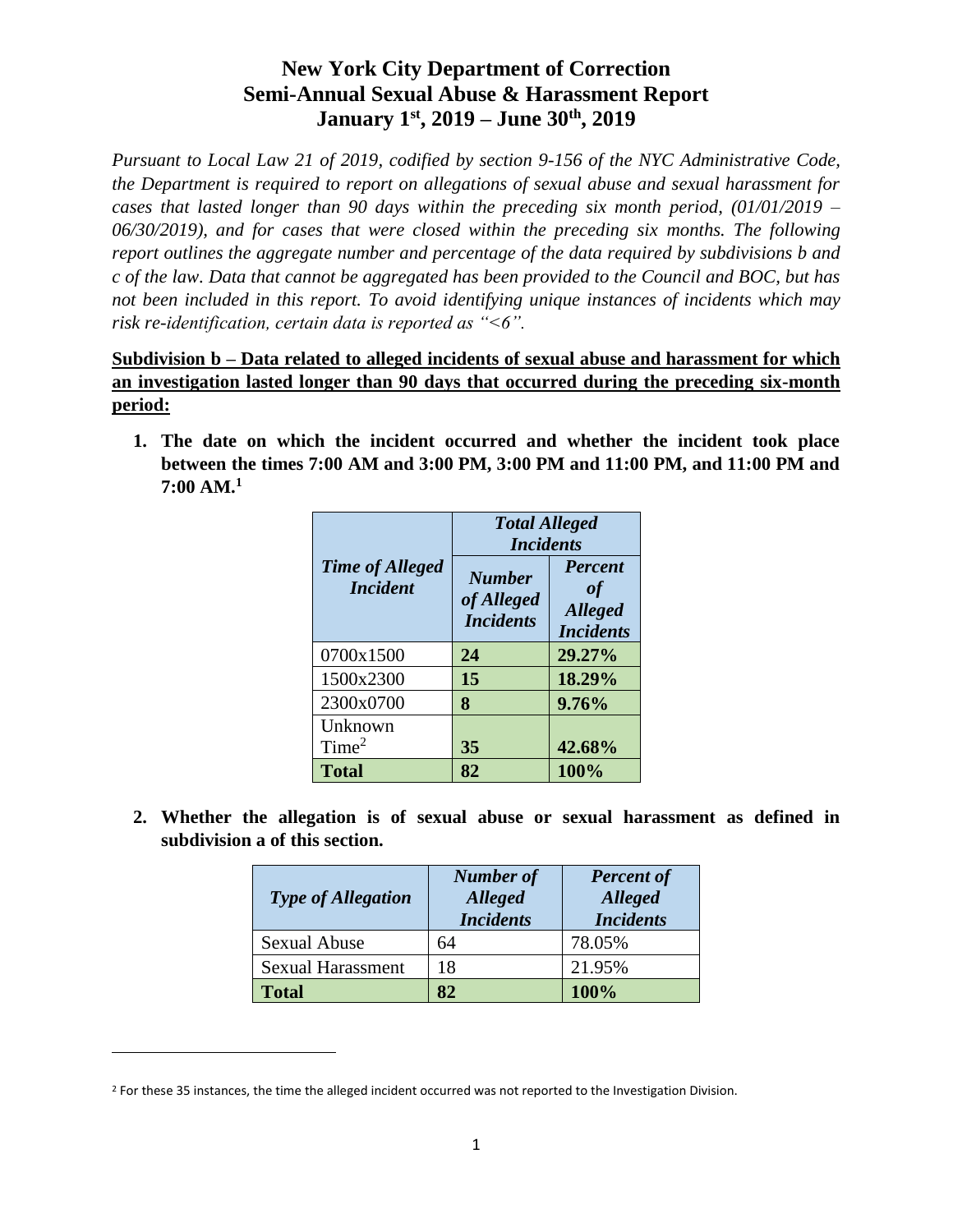### **3. The date the incident was reported and an investigation was opened.**

This information cannot be reported in the aggregate.

### **4. The gender of the alleged victim.**

|                                          |                                                 | <b>Total Alleged Incidents</b>                          |
|------------------------------------------|-------------------------------------------------|---------------------------------------------------------|
| <b>Alleged Victim's</b><br><b>Gender</b> | <b>Number</b><br>of Alleged<br><b>Incidents</b> | <b>Percent of</b><br><b>Alleged</b><br><b>Incidents</b> |
| Male                                     | 71                                              | 86.59%                                                  |
| Female                                   | $<$ 6                                           |                                                         |
| Transgender<br>Male                      | $\leq 6$                                        |                                                         |
| Transgender<br>Female                    | $<$ 6                                           |                                                         |
| <b>Total</b>                             | 82                                              | 100%                                                    |

**5. Whether the alleged victim at the time of the incident was between the ages of 18-25, 26-35, 36-40, 41-60, over 60, or under 18 when such individuals are in department custody.**

|                                             | <b>Total Alleged</b><br><i>Incidents</i>        |                                                         |
|---------------------------------------------|-------------------------------------------------|---------------------------------------------------------|
| <b>Alleged Victim's</b><br><b>Age Range</b> | <b>Number</b><br>of Alleged<br><b>Incidents</b> | <b>Percent of</b><br><b>Alleged</b><br><b>Incidents</b> |
| 18<                                         | 0                                               | $0.00\%$                                                |
| 18-25                                       | 25                                              | 30.49%                                                  |
| $26 - 35$                                   | 40                                              | 48.78%                                                  |
| $36-40$                                     | 11                                              | 13.41%                                                  |
| $41 - 60$                                   | 6                                               | 7.32%                                                   |
| 60>                                         | 0                                               | $0.00\%$                                                |
| <b>Total</b>                                | 82                                              | 100%                                                    |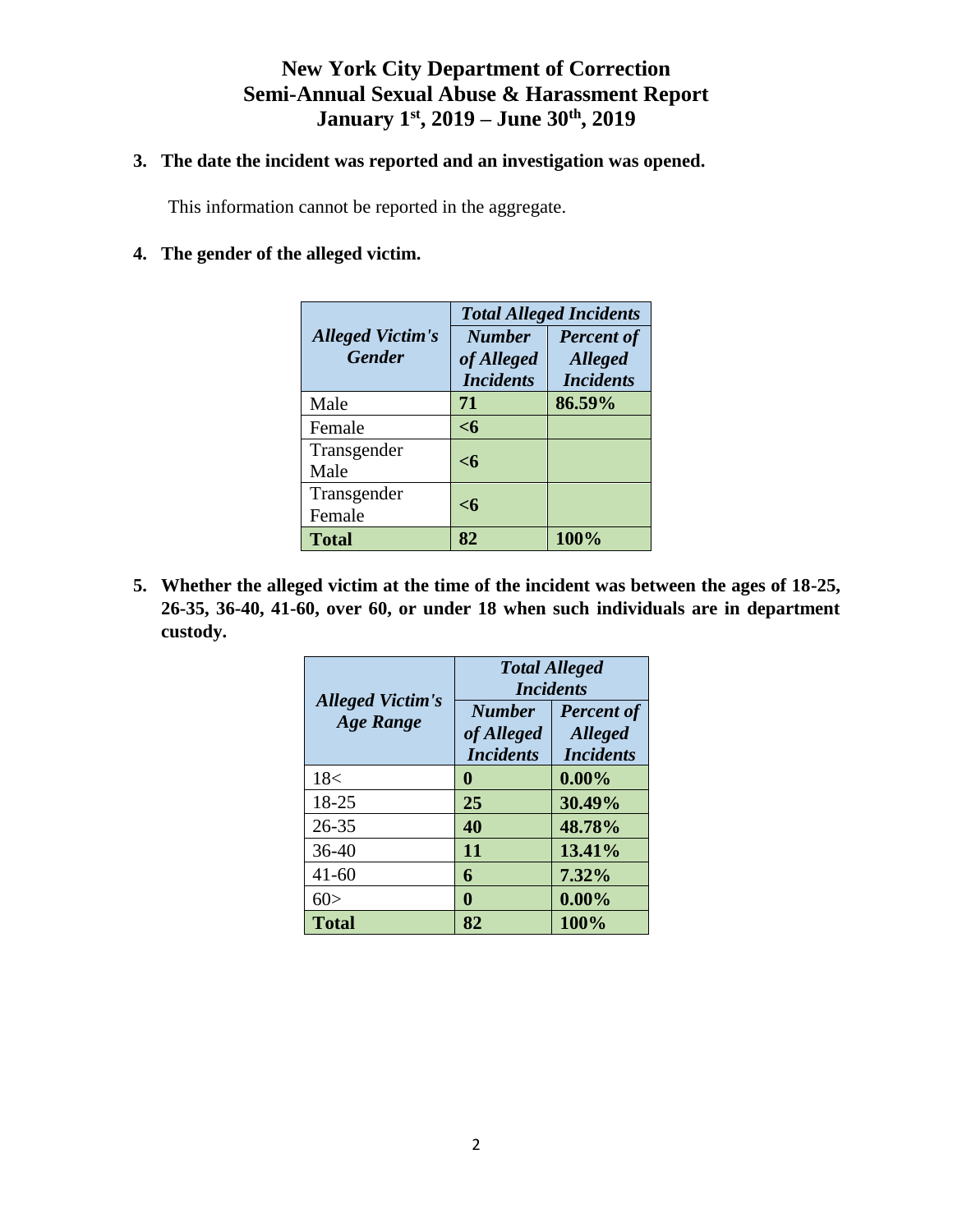|                                                  | <b>Total Alleged Incidents</b>                  |                                                         |
|--------------------------------------------------|-------------------------------------------------|---------------------------------------------------------|
| <b>Alleged Victim's</b><br><b>Race/Ethnicity</b> | <b>Number</b><br>of Alleged<br><b>Incidents</b> | <b>Percent of</b><br><b>Alleged</b><br><b>Incidents</b> |
| Asian                                            | $<$ 6                                           |                                                         |
| <b>Black</b>                                     | 61                                              | 74.39%                                                  |
| Hispanic                                         | $<$ 6                                           |                                                         |
| Other                                            | 13                                              | 15.85%                                                  |
| White                                            | 5                                               | 6.10%                                                   |
| <b>Total</b>                                     | 82                                              | 100%                                                    |

**6. The race and ethnic origin of the alleged victim. <sup>3</sup>**

**7. Whether the alleged victim had been in custody for more than 24 hours and who, during such confinement, received treatment for a mental illness, not including incarcerated individuals seen by mental health staff on no more than two occasions during their confinement and assessed on the latter of those occasions as having no need for further treatment in any city correctional facility.**

| <b>Alleged Victims</b><br>in Custody less<br>than 24 Hrs | <b>Alleged Victims</b><br>in Custody more<br>than 24 Hrs | <b>Total</b> |
|----------------------------------------------------------|----------------------------------------------------------|--------------|
|                                                          |                                                          |              |

Correctional Health Services is precluded from sharing the protected health information outlined in New York City LL21 §9-156(b)7 with the Department of Correction by New York State Public Health Law §§ 18 and 27-F, New York State Mental Hygiene Law § 33.13, and section 543 of the Public Health Service Act, 42 U.S.C. 290dd-2, and its implementing regulations, 42 CHR Part 2.

<sup>&</sup>lt;sup>3</sup> Race and ethnicity are voluntarily reported to the Department by each individual in custody. The Department makes no representation as to the completeness or accuracy of this data. As of 8/15/19, 53% of incarcerated individuals were Black, 34% were Hispanic, 7.5% were White, 1.6% were Asian, and 3.6% fell into the "Other" category.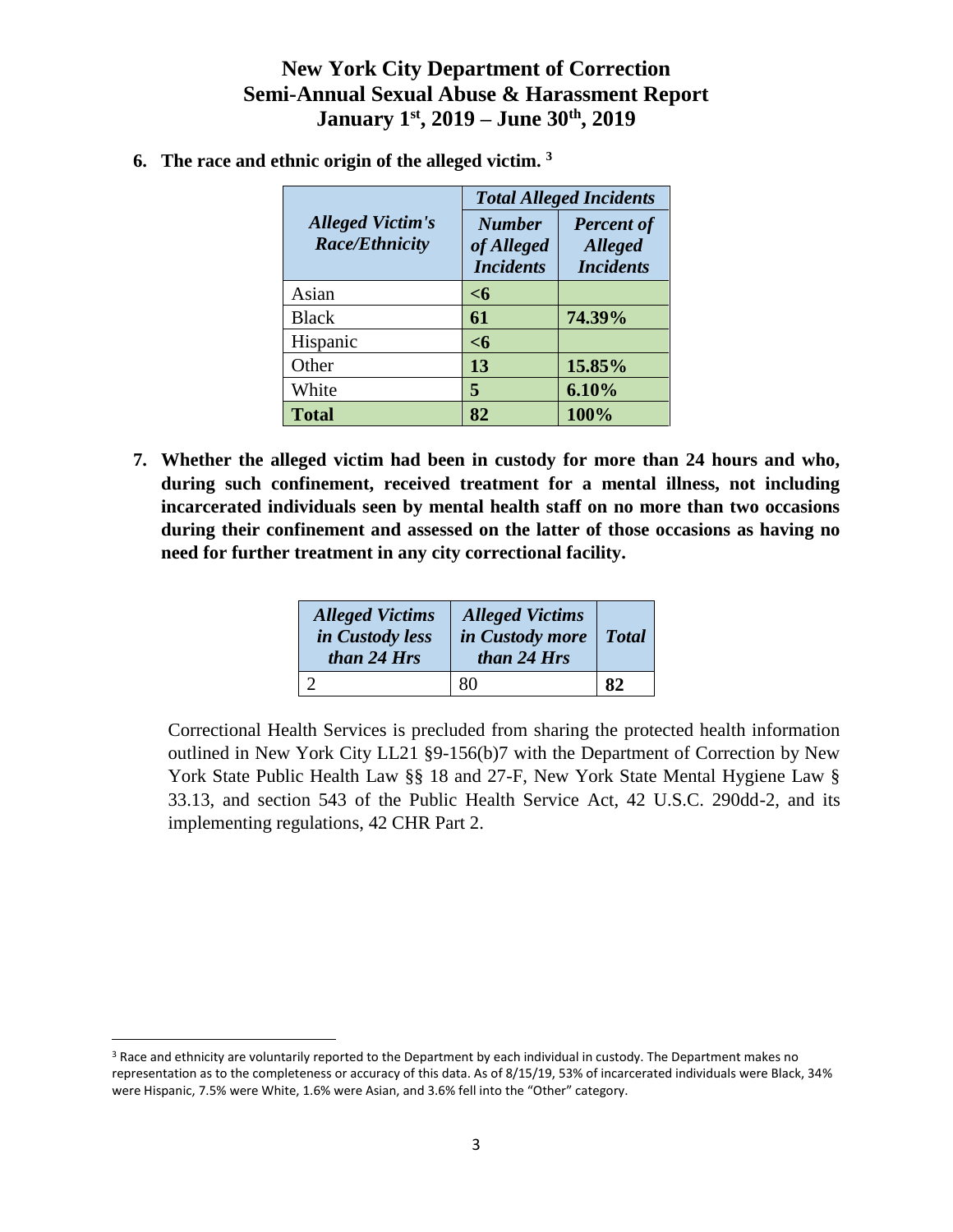**8. The gender of the alleged perpetrator.** 

| <b>Alleged</b>                 | <b>Total Alleged</b><br><b>Incidents</b>        |                                                         |
|--------------------------------|-------------------------------------------------|---------------------------------------------------------|
| Perpetrator's<br><b>Gender</b> | <b>Number</b><br>of Alleged<br><b>Incidents</b> | <b>Percent of</b><br><b>Alleged</b><br><b>Incidents</b> |
| Male                           | 56                                              | 68.29%                                                  |
| Female                         | 14                                              | 17.07%                                                  |
| Unknown <sup>4</sup>           | 12                                              | 14.63%                                                  |
| <b>Total</b>                   | 82                                              | 100%                                                    |

**9. Whether the alleged perpetrator was an incarcerated individual or staff.** 

| <b>Alleged</b><br><b>Perpetrator</b> | <b>Number of</b><br><b>Alleged</b><br><b>Incidents</b> | <b>Percent of</b><br><b>Alleged</b><br><b>Incidents</b> |
|--------------------------------------|--------------------------------------------------------|---------------------------------------------------------|
| Staff                                | 47                                                     | 57.32%                                                  |
| Incarcerated<br>Individuals          | 35                                                     | 42.68%                                                  |
| <b>Total</b>                         | 82                                                     | 100%                                                    |

### **10. If the alleged perpetrator was staff, the number of previous allegations against such staff that were substantiated and the outcome of each investigation.**

Please see chart below number 12.

**11. If the alleged perpetrator was staff, the number of previous allegations against such staff that were unsubstantiated.** 

Please see chart below number 12.

l

<sup>4</sup> In these 12 incidents, the alleged perpetrator's gender was not reported to the Investigation Division.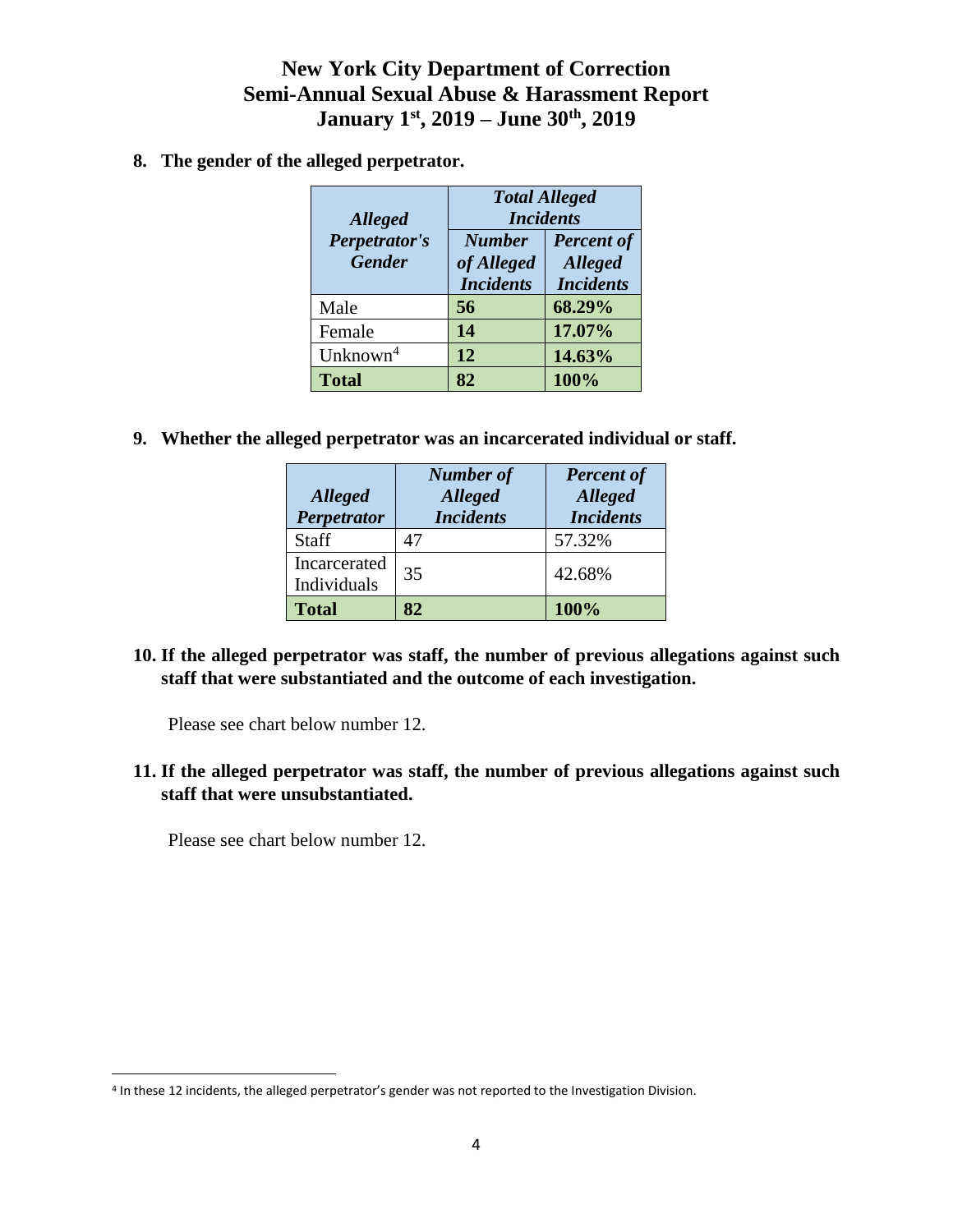**12. If the alleged perpetrator was staff, the number of previous allegations against such staff which are still pending** 

| <b>Status of Previous</b><br><b>Staff Allegations</b> | <b>Number of</b><br><b>Previous Staff</b><br><b>Allegations</b> | <b>Percent of</b><br><b>Previous Staff</b><br><b>Allegations</b> |
|-------------------------------------------------------|-----------------------------------------------------------------|------------------------------------------------------------------|
| Substantiated                                         |                                                                 | 0%                                                               |
| Unsubstantiated                                       |                                                                 | $0\%$                                                            |
| Still pending                                         | 14                                                              | 100%                                                             |
| <b>Total</b>                                          | $14^{5}$                                                        | 100%                                                             |

**13. The facility in which the incident occurred.** 

|                            | <b>Total Alleged</b><br><i>Incidents</i>        |                                                         |
|----------------------------|-------------------------------------------------|---------------------------------------------------------|
| <b>Facility</b>            | <b>Number</b><br>of Alleged<br><b>Incidents</b> | <b>Percent of</b><br><b>Alleged</b><br><b>Incidents</b> |
| AMKC                       | 18                                              | 21.95%                                                  |
| <b>BHPW</b>                | $<$ 6                                           |                                                         |
| <b>BKDC</b>                | $<$ 6                                           |                                                         |
| <b>EMTC</b>                | $<$ 6                                           |                                                         |
| <b>GRVC</b>                | 27                                              | 32.93%                                                  |
| <b>MDC</b>                 | $<$ 6                                           |                                                         |
| OBCC                       | $<$ 6                                           |                                                         |
| <b>RMSC</b>                | $<$ 6                                           |                                                         |
| <b>RNDC</b>                | $<$ 6                                           |                                                         |
| Transportation<br>Division | <6                                              |                                                         |
| VCBC                       | <6                                              |                                                         |
| WF                         | 11                                              | 13.41%                                                  |
| Total                      | 82                                              | 100%                                                    |

l

<sup>5</sup> This figure represents 14 unique allegations, however there may be more than 1 allegation per staff member.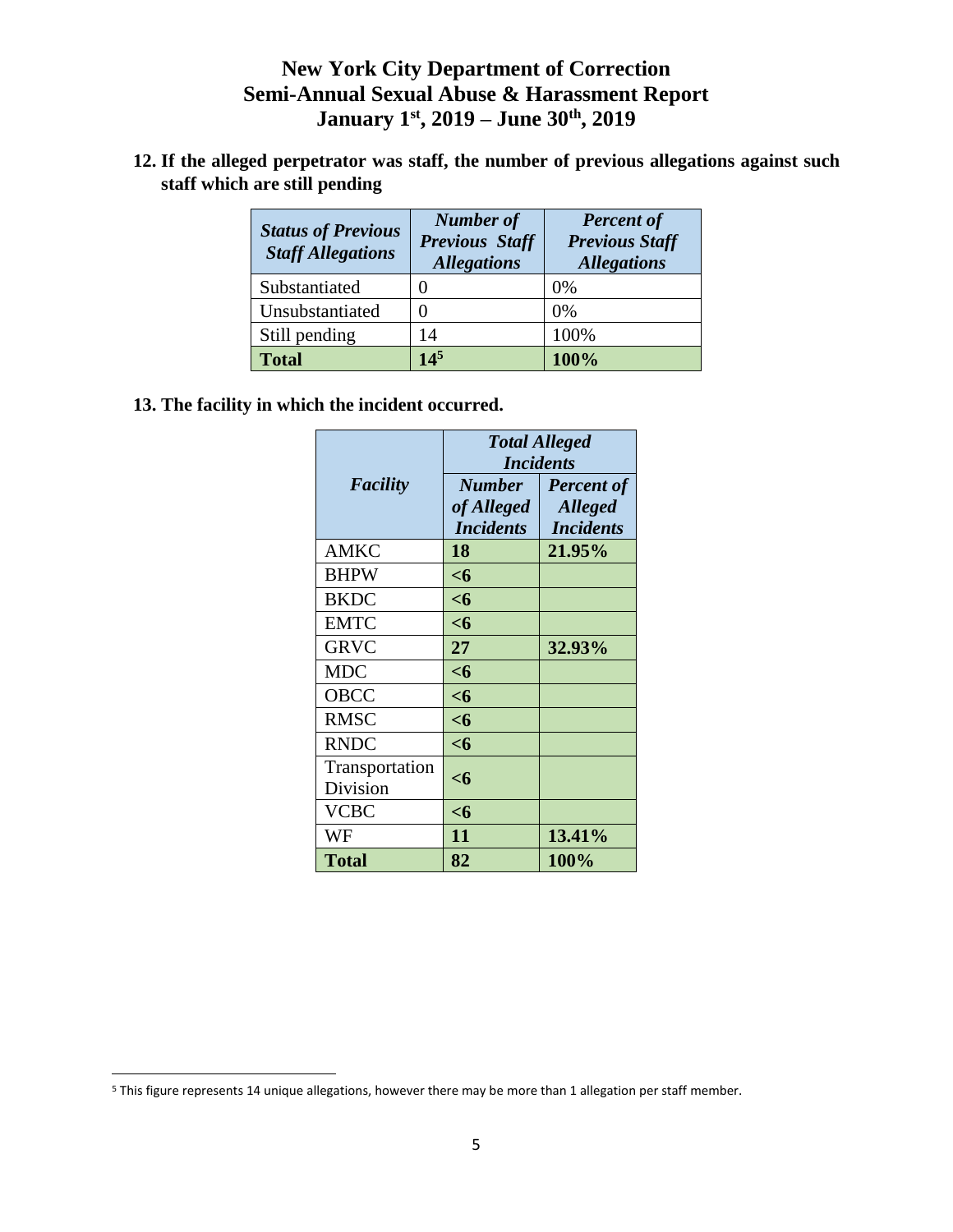### **Subdivision c – Data related to investigations of allegations of sexual abuse and sexual harassment that concluded during the preceding six-month period:**

The Investigation Division created and met a deadline to clear a previously identified backlog of 1,216 unresolved cases of sexual assaults by February 2019, some of which are included in the data referenced in this report. These cases are part of what's known as the "PREA Backlog", which is referenced throughout subdivision c. The PREA backlog was created as a result of deprioritizing closing paperwork on cases that had been identified by investigators as unlikely to be substantiated.

**B1. The date on which the incident occurred and whether the incident took place between the times 7:00 AM and 3:00 PM, 3:00 PM and 11:00 PM, and 11:00 PM and 7:00 AM.<sup>6</sup>**

|                                           | <b>Total Alleged Incidents</b>                            |                                                         |
|-------------------------------------------|-----------------------------------------------------------|---------------------------------------------------------|
| <b>Time of Alleged</b><br><i>Incident</i> | <b>Number</b><br>of<br><b>Alleged</b><br><b>Incidents</b> | <b>Percent of</b><br><b>Alleged</b><br><b>Incidents</b> |
| 0700x1500                                 | 9                                                         | 1.47%                                                   |
| 1500x2300                                 | 16                                                        | 2.61%                                                   |
| 2300x0700                                 | 4                                                         | 0.65%                                                   |
| Unknown                                   | 17                                                        | 2.78%                                                   |
| <b>Not Tracked</b>                        | 566 <sup>7</sup>                                          | 92.48%                                                  |
| <b>Total</b>                              | 612                                                       | 100%                                                    |

**B2. Whether the allegation is of sexual abuse or sexual harassment as defined in subdivision a of this section.** 

| <b>Type of Allegation</b> | <b>Number of</b><br><b>Alleged</b><br><b>Incidents</b> | <b>Percent of</b><br><b>Alleged</b><br><b>Incidents</b> |
|---------------------------|--------------------------------------------------------|---------------------------------------------------------|
| <b>Sexual Abuse</b>       | 434                                                    | 70.92%                                                  |
| <b>Sexual Harassment</b>  | 178                                                    | 29.08%                                                  |
| <b>Total</b>              | 612                                                    | 100%                                                    |

<sup>&</sup>lt;sup>6</sup> The date on which the incident occurred cannot be reported in the aggregate.

<sup>7</sup> Prior to 2019, the Investigation Division did not track the time of the alleged incident as there was no requirement in place to do so. The Investigation Division began to track the timeframe of an allegation in 2019. Of the 579 allegations that occurred prior to 2019 where the alleged incident date is known, Department records indicate that the time of the alleged incident was noted in 14 cases.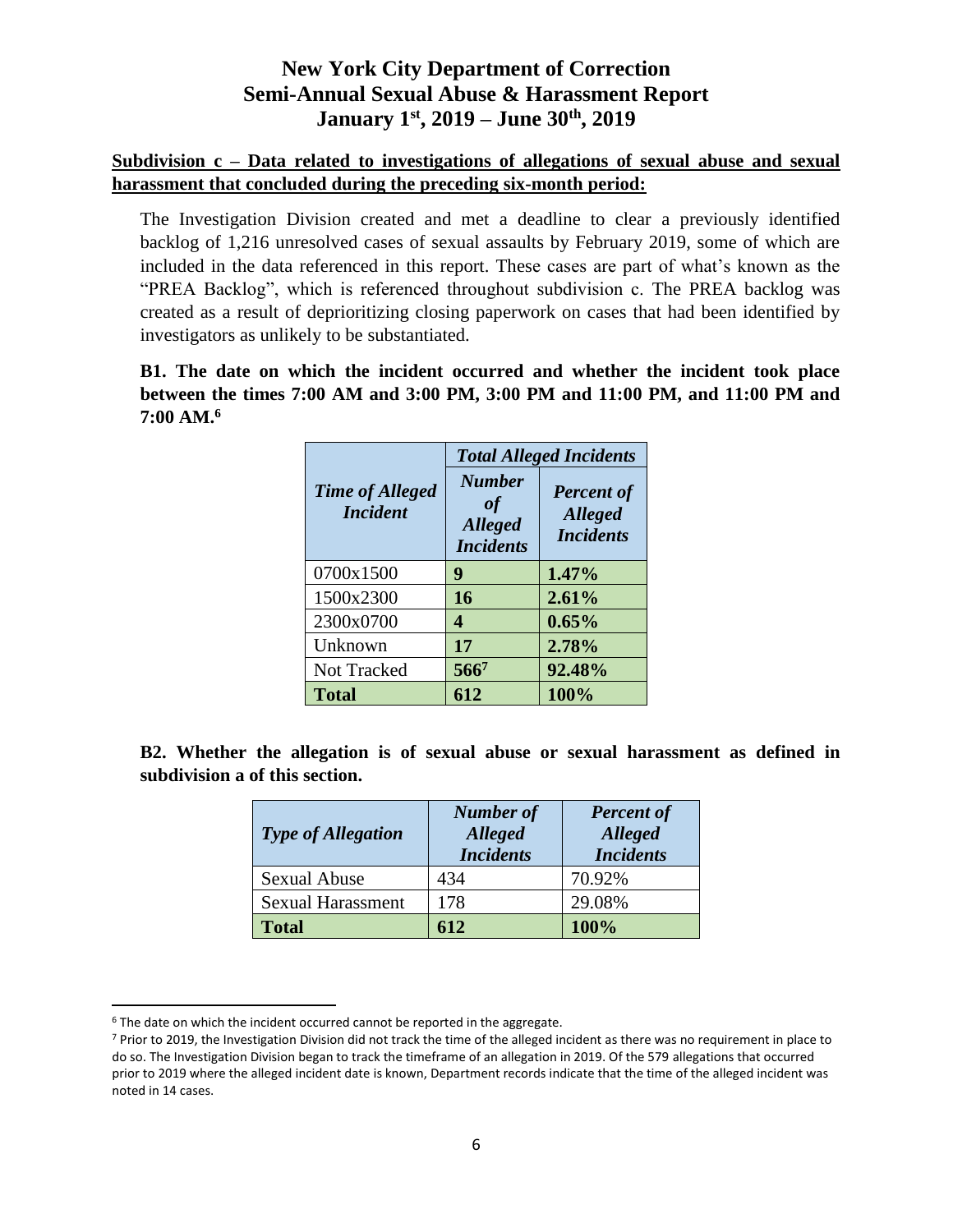#### **B3. The date the incident was reported and an investigation was opened.**

This information cannot be reported in the aggregate.

### **B4. The gender of the alleged victim.**

| <b>Alleged</b>            | <b>Total Alleged</b><br><b>Incidents</b>        |                                                         |  |  |
|---------------------------|-------------------------------------------------|---------------------------------------------------------|--|--|
| Victim's<br><b>Gender</b> | <b>Number</b><br>of Alleged<br><b>Incidents</b> | <b>Percent of</b><br><b>Alleged</b><br><b>Incidents</b> |  |  |
| Male                      | 422                                             | 68.95%                                                  |  |  |
| Female                    | 121                                             | 19.77%                                                  |  |  |
| Transgender<br>Female     | 69                                              | 11.27%                                                  |  |  |
| <b>Total</b>              | 612                                             | 100%                                                    |  |  |

**B5. Whether the alleged victim at the time of the incident was between the ages of 18- 25, 26-35, 36-40, 41-60, over 60, or under 18 when such individuals are in department custody.**

|                                | <b>Total Alleged Incidents</b> |                   |  |  |
|--------------------------------|--------------------------------|-------------------|--|--|
| <b>Alleged</b><br>Victim's Age | <b>Number of</b>               | <b>Percent of</b> |  |  |
| Range                          | <b>Alleged</b>                 | <b>Alleged</b>    |  |  |
|                                | <b>Incidents</b>               | <b>Incidents</b>  |  |  |
| <18                            | 11                             | 1.80%             |  |  |
| 18-25                          | 204                            | 33.33%            |  |  |
| $26 - 35$                      | 244                            | 39.87%            |  |  |
| $36-40$                        | 59                             | 9.64%             |  |  |
| $41 - 60$                      | 88                             | 14.38%            |  |  |
| 60>                            | $<$ 6                          |                   |  |  |
| <b>UNKNOWN</b>                 | $<$ 6                          |                   |  |  |
| <b>Total</b>                   | 612                            | 100%              |  |  |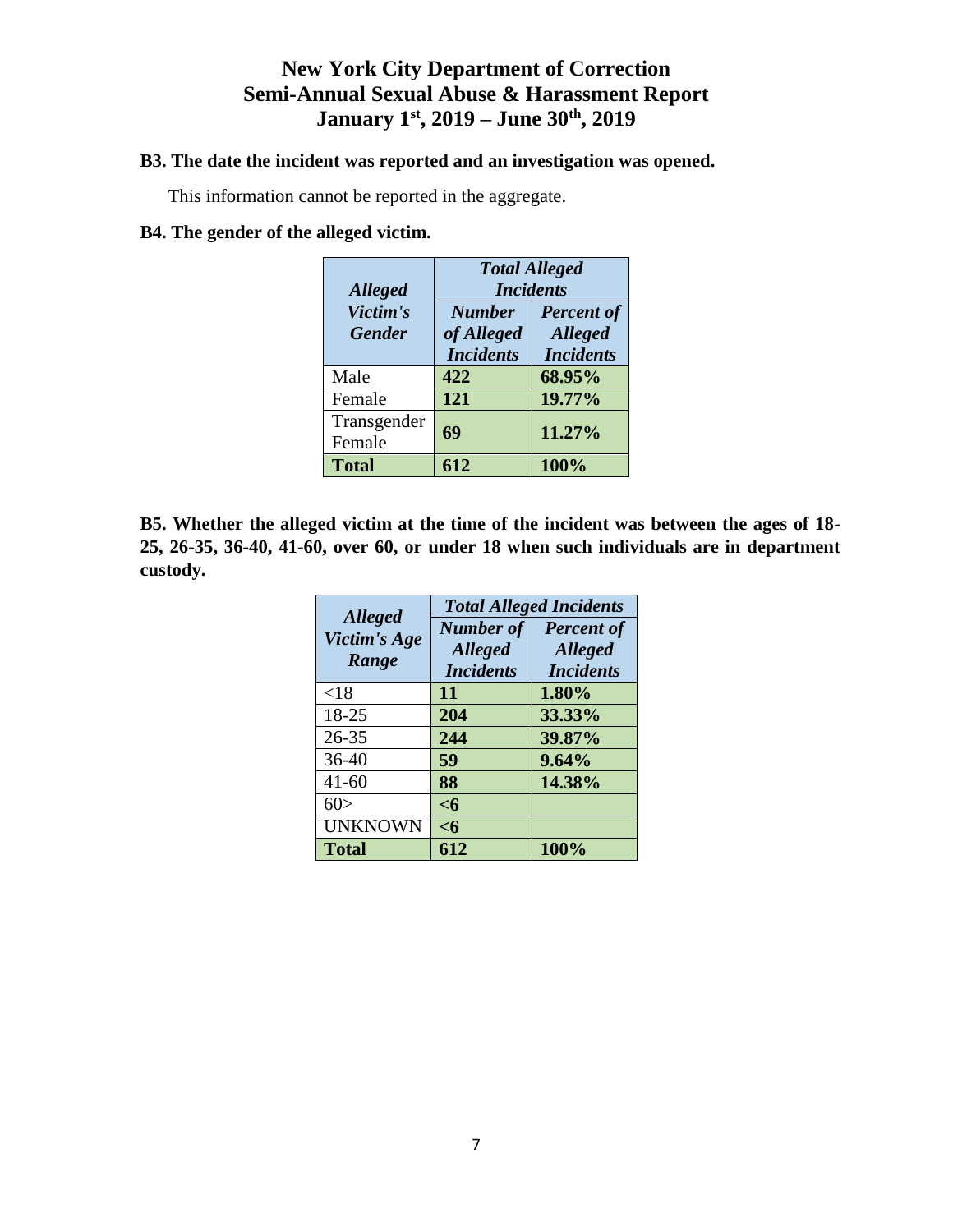| <b>Alleged</b>                    | <b>Total Alleged</b><br><b>Incidents</b>        |                                                         |  |  |
|-----------------------------------|-------------------------------------------------|---------------------------------------------------------|--|--|
| Victim's<br><b>Race/Ethnicity</b> | <b>Number</b><br>of Alleged<br><b>Incidents</b> | <b>Percent of</b><br><b>Alleged</b><br><b>Incidents</b> |  |  |
| Asian                             | $6$                                             |                                                         |  |  |
| <b>Black</b>                      | 255                                             | 41.67%                                                  |  |  |
| Hispanic                          | 61                                              | 9.97%                                                   |  |  |
| Other                             | 48                                              | 7.84%                                                   |  |  |
| White                             | 50                                              | 8.17%                                                   |  |  |
| Unknown                           | $<$ 6                                           |                                                         |  |  |
| Not Tracked <sup>8</sup>          | 197                                             | 32.19%                                                  |  |  |
| <b>Total</b>                      | 612                                             | 100%                                                    |  |  |

**B6. The race and ethnic origin of the alleged victim.** 

**B7. Whether the alleged victim had been in custody for more than 24 hours and who, during such confinement, received treatment for a mental illness, not including incarcerated individuals seen by mental health staff on no more than two occasions during their confinement and assessed on the latter of those occasions as having no need for further treatment in any city correctional facility.**

| <b>Alleged Victims</b><br>in Custody less<br>than 24 Hrs | <b>Alleged Victims</b><br>in Custody more<br>than 24 Hrs | $\vert$ Total |
|----------------------------------------------------------|----------------------------------------------------------|---------------|
|                                                          | 612                                                      | 612           |

Correctional Health Services is precluded from sharing the protected health information outlined in New York City LL21 §9-156(b)7 with the Department of Correction by New York State Public Health Law §§ 18 and 27-F, New York State Mental Hygiene Law § 33.13, and section 543 of the Public Health Service Act, 42 U.S.C. 290dd-2, and its implementing regulations, 42 CHR Part 2.

<sup>&</sup>lt;sup>8</sup> The data from this time period includes cases that were closed as part of an effort to close outstanding cases, some of which date back to 2016. Prior to 2017, the Investigation Division did not track the race and ethnicity of alleged victims.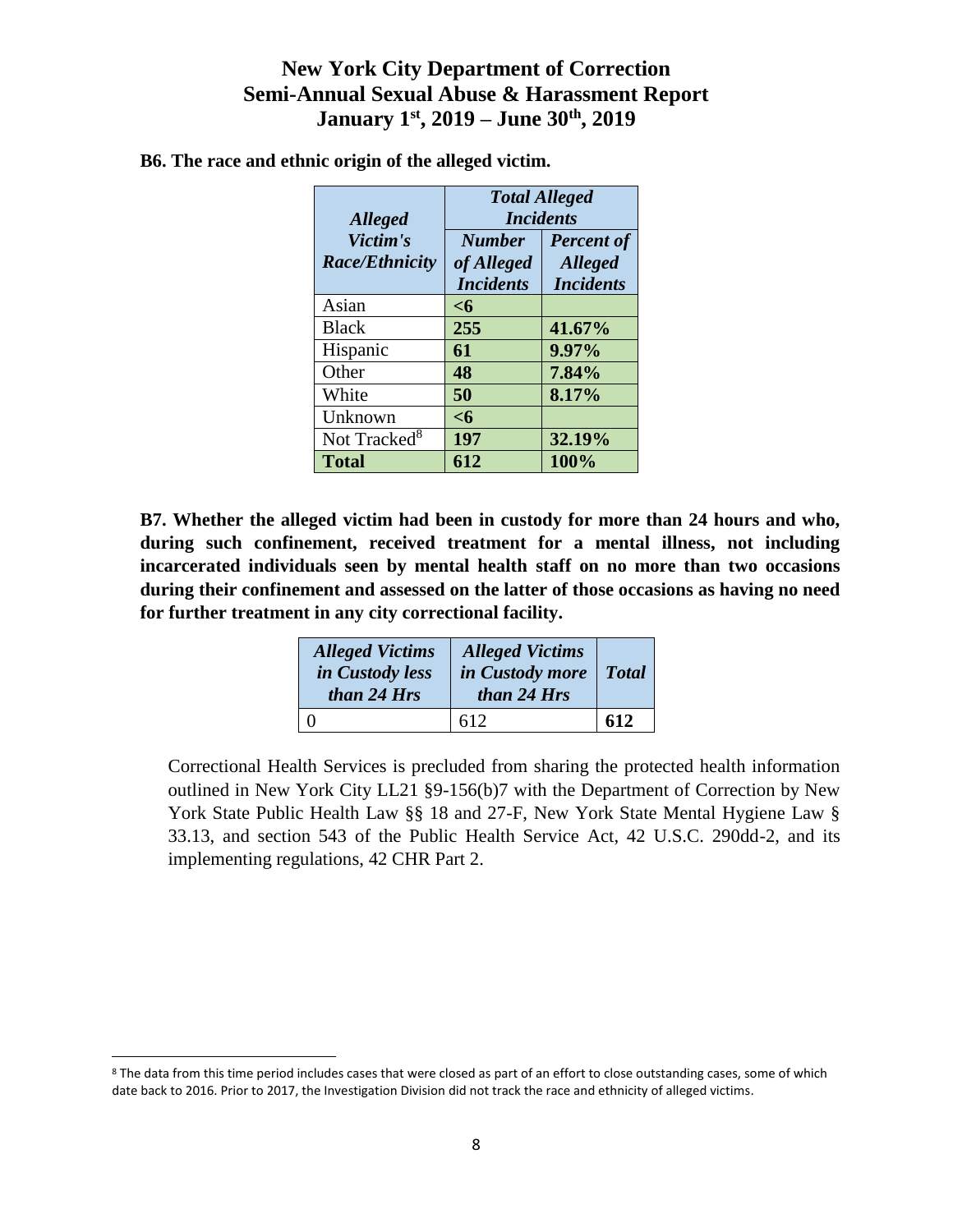**B8. The gender of the alleged perpetrator.** 

|                                       | <b>Total Alleged Incidents</b>                         |                                                         |  |  |
|---------------------------------------|--------------------------------------------------------|---------------------------------------------------------|--|--|
| <b>Perpetrator's</b><br><b>Gender</b> | <b>Number of</b><br><b>Alleged</b><br><i>Incidents</i> | <b>Percent of</b><br><b>Alleged</b><br><i>Incidents</i> |  |  |
| Male                                  | 424                                                    | 69.39%                                                  |  |  |
| Female                                | 156                                                    | 25.53%                                                  |  |  |
| Unknown                               | 31                                                     | 5.07%                                                   |  |  |
| Transgender<br>Female                 | $\leq 6$                                               |                                                         |  |  |
| Transgender<br>Male                   | $\leq 6$                                               |                                                         |  |  |
| <b>Total</b>                          | 612                                                    | 100%                                                    |  |  |

**B9. Whether the alleged perpetrator was an incarcerated individual or staff.**

| <b>Alleged</b><br><b>Perpetrator</b><br><b>Type</b> | <b>Number of</b><br><b>Alleged</b><br><b>Incidents</b> | <b>Percent of</b><br><b>Alleged</b><br><b>Incidents</b> |
|-----------------------------------------------------|--------------------------------------------------------|---------------------------------------------------------|
| <b>Staff</b>                                        | 399                                                    | 65.20%                                                  |
| Incarcerated<br>Individuals                         | 213                                                    | 34.80%                                                  |
| <b>Total</b>                                        | 612                                                    | 100%                                                    |

**B10. If the alleged perpetrator was staff, the number of previous allegations against such staff that were substantiated and the outcome of each investigation.** 

Please see chart below number B12.

**B11. If the alleged perpetrator was staff, the number of previous allegations against such staff that were unsubstantiated.** 

Please see chart below number B12.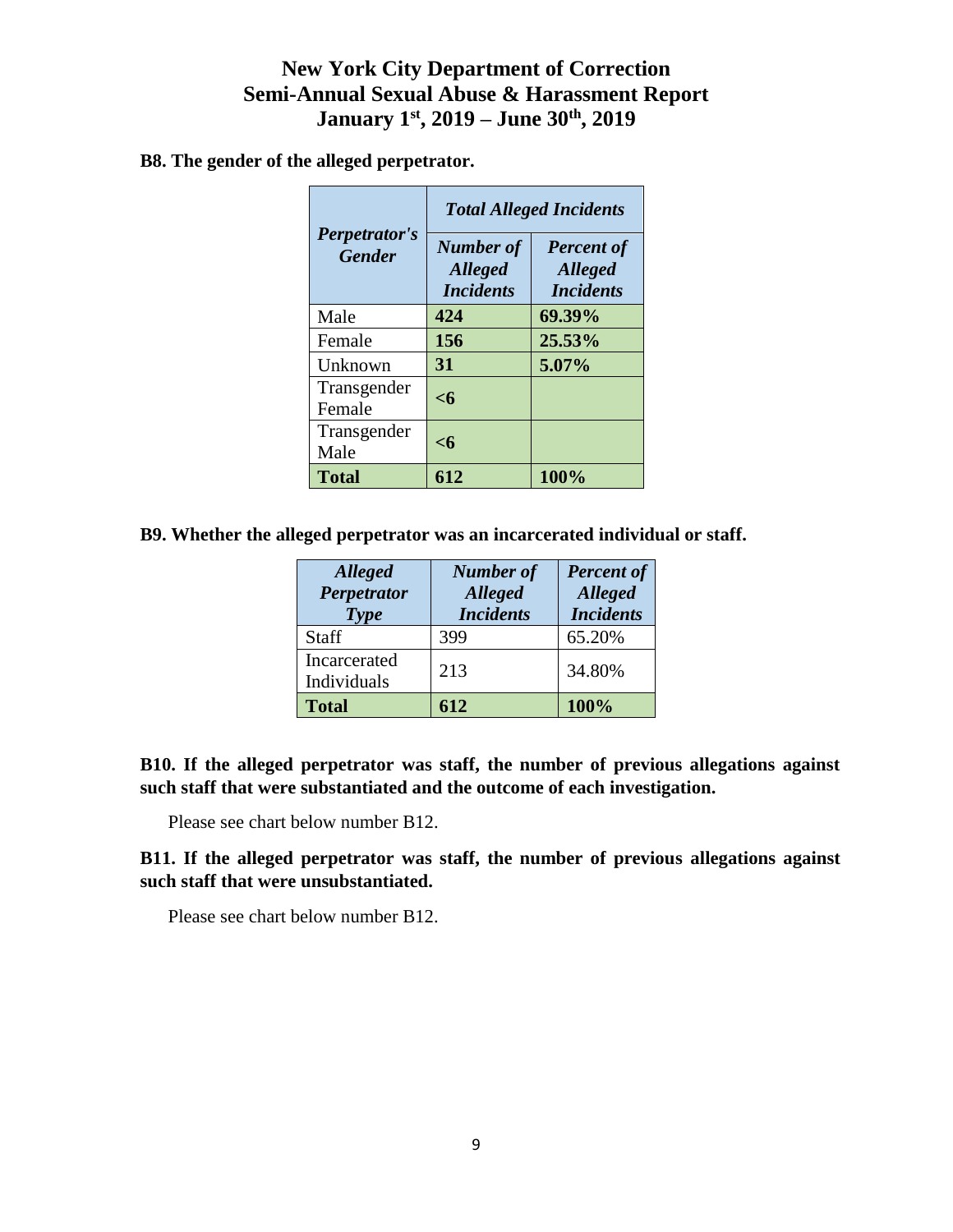|  |                                     |  |  |  |  | B12. If the alleged perpetrator was staff, the number of previous allegations against |  |
|--|-------------------------------------|--|--|--|--|---------------------------------------------------------------------------------------|--|
|  | such staff which are still pending. |  |  |  |  |                                                                                       |  |

| <b>Status of Previous</b><br><b>Staff Allegations</b> | <b>Number of</b><br><b>Previous Staff</b><br><b>Allegations</b> | <b>Percent of</b><br><b>Previous Staff</b><br><b>Allegations</b> |
|-------------------------------------------------------|-----------------------------------------------------------------|------------------------------------------------------------------|
| Substantiated                                         |                                                                 | 0%                                                               |
| Unsubstantiated                                       | 95                                                              | 98.96%                                                           |
| Still pending                                         |                                                                 | 1.04%                                                            |
| <b>Total</b>                                          | 6 <sup>9</sup>                                                  | 100%                                                             |

**B13. The facility in which the incident occurred.** 

|                 | <b>Total Alleged Incidents</b> |                   |  |  |
|-----------------|--------------------------------|-------------------|--|--|
| <b>Facility</b> | <b>Percent of</b>              | <b>Percent of</b> |  |  |
|                 | <b>Alleged</b>                 | <b>Alleged</b>    |  |  |
|                 | <b>Incidents</b>               | <b>Incidents</b>  |  |  |
| <b>AMKC</b>     | 99                             | 16.18%            |  |  |
| <b>BHPW</b>     | 6                              | 0.98%             |  |  |
| <b>BKDC</b>     | 65                             | 10.62%            |  |  |
| <b>BXCT</b>     | $<$ 6                          |                   |  |  |
| <b>EMTC</b>     | 35                             | 5.72%             |  |  |
| <b>GMDC</b>     | 14                             | 2.29%             |  |  |
| <b>GRVC</b>     | 61                             | 9.97%             |  |  |
| <b>HOJC</b>     | 21                             | 3.43%             |  |  |
| <b>MDC</b>      | 51                             | 8.33%             |  |  |
| <b>MNCT</b>     | $<$ 6                          |                   |  |  |
| NIC             | 11                             | 1.80%             |  |  |
| OBCC            | 47                             | 7.68%             |  |  |
| QDC             | <6                             |                   |  |  |
| <b>RMSC</b>     | <b>120</b>                     | 19.61%            |  |  |
| <b>RNDC</b>     | 25                             | 4.08%             |  |  |
| Transportation  | $<$ 6                          |                   |  |  |
| Division        |                                |                   |  |  |
| <b>VCBC</b>     | 10                             | 1.63%             |  |  |
| WF              | 40                             | 6.54%             |  |  |
| <b>Total</b>    | 612                            | 100%              |  |  |

l

<sup>&</sup>lt;sup>9</sup> These are 96 unique allegations, but there may be more than 1 allegation per staff member.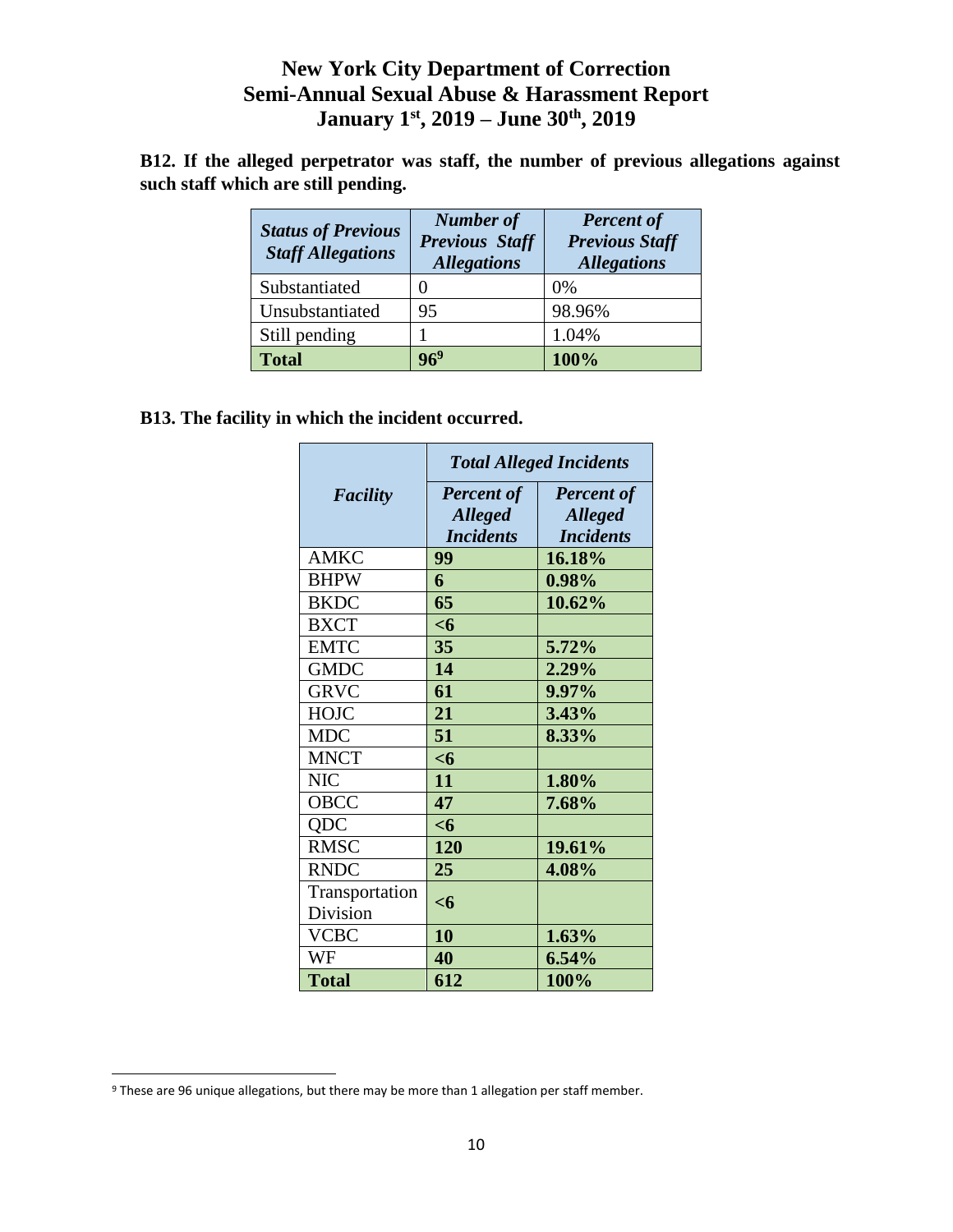**Subdivision c – Data related to investigations of allegations of sexual abuse and sexual harassment that concluded during the preceding six-month period:**

#### **C1. The date in which the investigation opened and closed.**

This information cannot be provided in the aggregate.

**C2. Whether the department determined that the incident was substantiated, unsubstantiated, or unfounded.** 

|                             | <b>Total Alleged Incidents</b>                          |                                                            |  |  |
|-----------------------------|---------------------------------------------------------|------------------------------------------------------------|--|--|
| Case<br><b>Conclusion</b>   | <b>Percent of</b><br><b>Alleged</b><br><b>Incidents</b> | <b>Percent</b><br>of<br><b>Alleged</b><br><b>Incidents</b> |  |  |
| Substantiated <sup>10</sup> | 11                                                      | 1.80%                                                      |  |  |
| Unsubstantiated             | 488                                                     | 79.74%                                                     |  |  |
| Unfounded                   | 113                                                     | 18.46%                                                     |  |  |
| <b>Total</b>                | 612                                                     | 100%                                                       |  |  |

**C3. Whether the allegation was referred to a district attorney's office and whether that district attorney declined to prosecute, and whether the alleged perpetrator was convicted during the reporting period.** 

| <b>Allegations</b><br><b>Referred to</b><br>DA's<br><b>Office</b> | <b>Total Alleged</b><br><b>Incidents</b>                |                                                         |  |
|-------------------------------------------------------------------|---------------------------------------------------------|---------------------------------------------------------|--|
|                                                                   | <b>Percent of</b><br><b>Alleged</b><br><b>Incidents</b> | <b>Percent of</b><br><b>Alleged</b><br><b>Incidents</b> |  |
| Yes                                                               | 611                                                     | 0.98%                                                   |  |
| N <sub>o</sub>                                                    | 606                                                     | 99.02%                                                  |  |
| <b>Total</b>                                                      | 612                                                     | 100%                                                    |  |

None of the alleged perpetrators were convicted during the reporting period.

 $10$  The PREA backlog was created as a result of deprioritizing closing paperwork on cases that had been identified by investigators as unlikely to be substantiated. The substantiation of only 11 cases demonstrates that Department investigators were largely accurate in their initial assessment of incidents.

<sup>&</sup>lt;sup>11</sup> Every substantiated Sexual Abuse allegation was referred to the appropriate District Attorney's Office. Only those allegations which did not meet the criteria for criminal prosecution, i.e., cases of harassment, were not referred to the District Attorney.